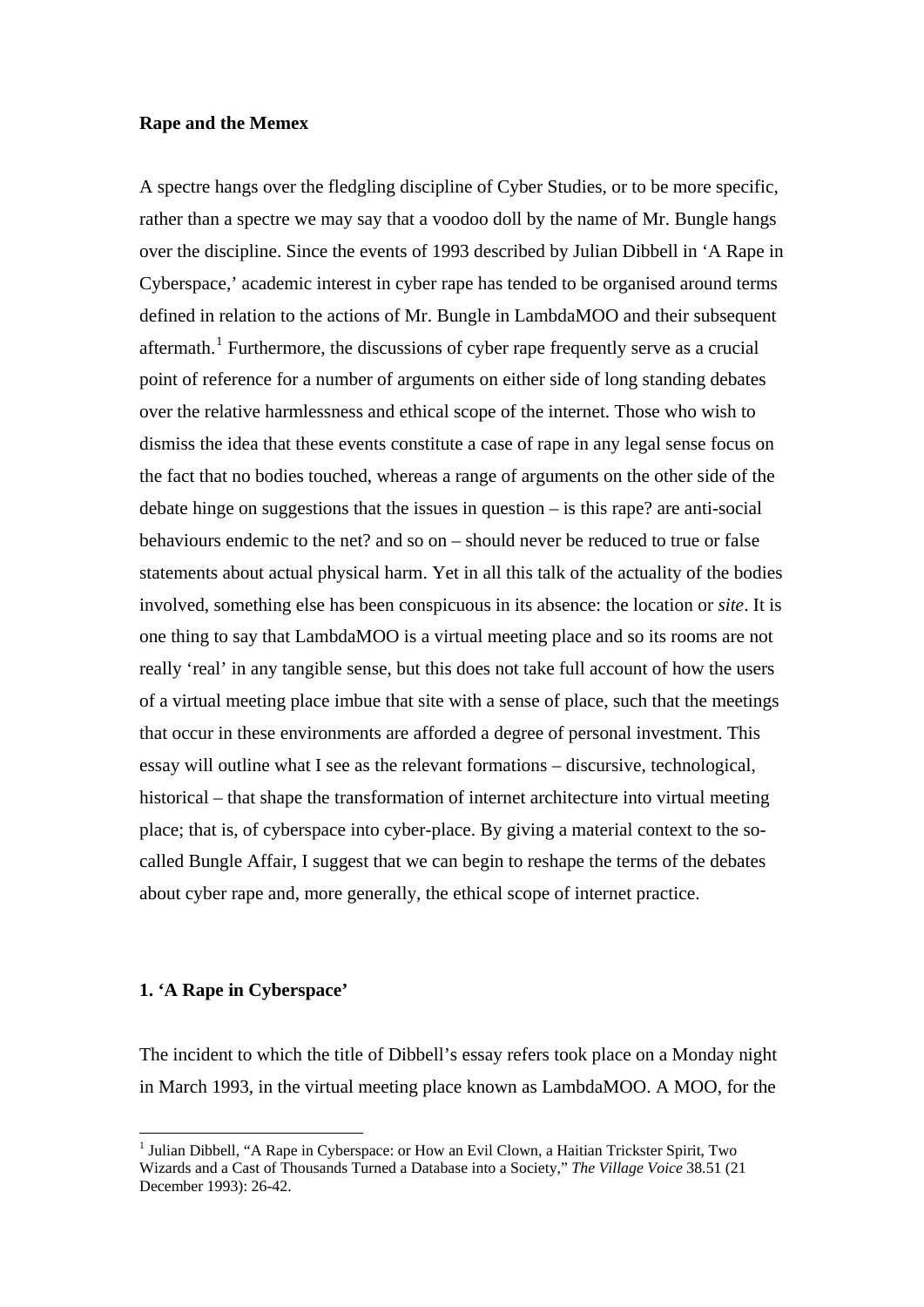benefit of those who may be unfamiliar with the term, is an object-oriented MUD. For the benefit of the same people, the acronym MUD stands for Multiple-User Domain or Multiple-User Dimension, or some variant of the same terms. What this means is that the MUD was developed to enable a number of users to exchange information in a single on-line domain and at the same time. The object-oriented version of a MUD, or MOO, was developed by organising a domain along the lines of an array that is structured as if it possessed physical and spatial properties. Instead of a single domain, the meeting place appears to be organised as a number of different rooms, with users able to opt to interact with the occupants of any given room in real time. Dibbell thus describes a MOO as a 'database especially designed to give users the vivid impression of moving through a physical space that in reality exists only as descriptive data filed away on a hard drive.<sup> $2$ </sup> The 'reality' component of Dibbell's description is worth noting here, as it is around a binary of the real and the virtual that so much discussion of this incident, including Dibbell's own analysis, has subsequently revolved.

Mr. Bungle was not, of course, the name of the user who perpetrated the acts of that night in 1993, just as Julian Dibbell did not use his own name when he logged in to LambdaMOO. The users of LambdaMOO, like the users of so many environments in cyberspace, did so by adopting a username and – in the object-oriented logic of the site – an avatar. Dibbell begins his account of the Bungle Affair by detailing the fact that his own involvement was via 'the persona and appearance of a minor character from a long-gone television sitcom': his avatar was Dr. Bombay.<sup>[3](#page-1-1)</sup> Here again, we see the binary of the real and the virtual established at the level of how users are presented to each other in this domain. Yet this is where Mr. Bungle enters the frame. When he appeared to other users in LambdaMOO, he would have seemed no different from any other avatar. Yet Mr. Bungle was in 'reality' what is known as a *voodoo doll*, which is a subprogram that enables the user to override database controls and enter statements that display as if they have been entered by another user. The result is that avatars do and say things that were not intended by their users.

On this night in March 1993, Mr. Bungle entered the living room – subprogram # 17 in the LambdaMOO database – and commenced by forcing the avatar named legba to

<sup>2</sup> Ibid., 28.

<span id="page-1-1"></span><span id="page-1-0"></span> $3$  Ibid., 26.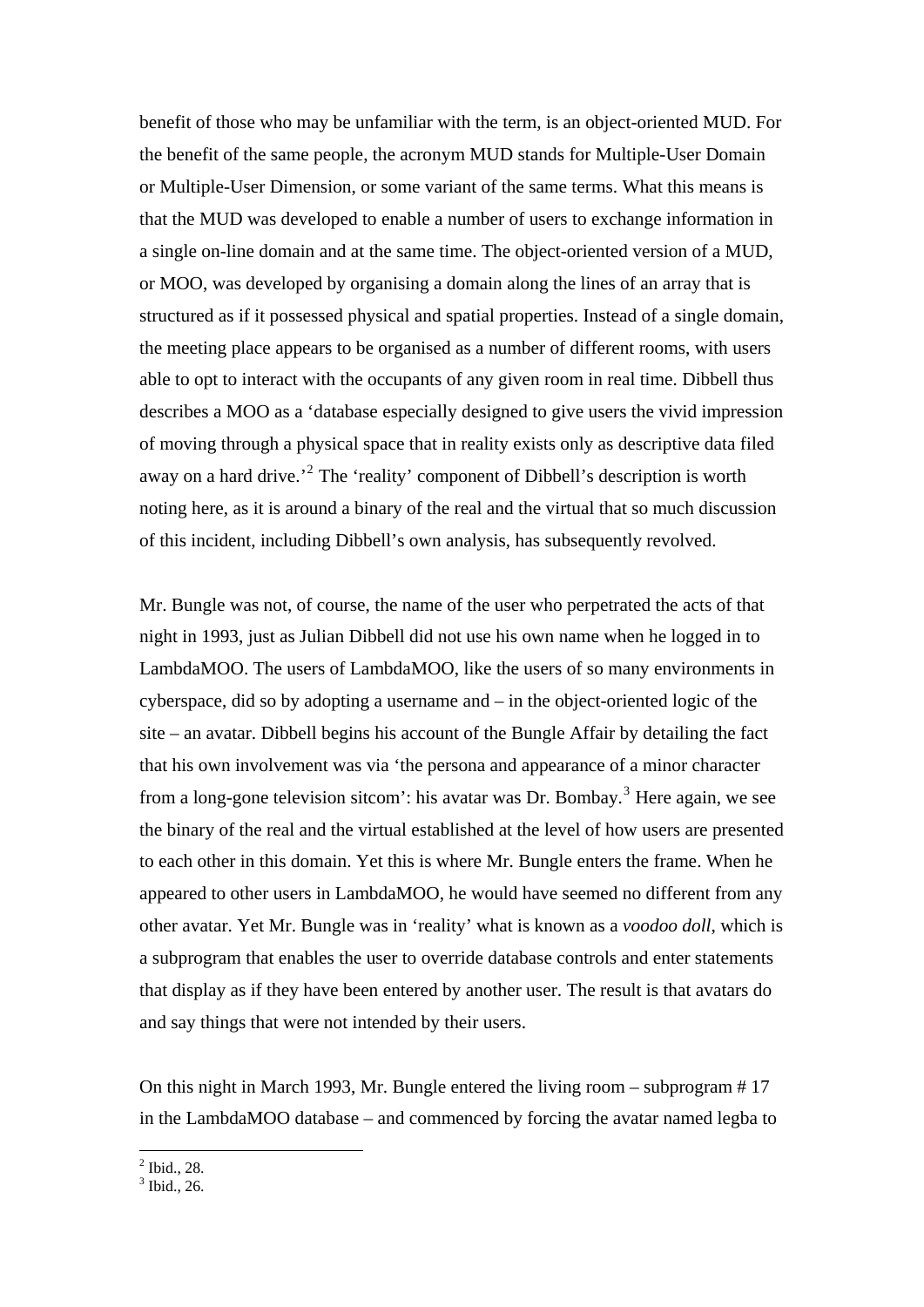perform sexual acts with him. Legba's imprecations forced Mr. Bungle to retreat from the living room but with the voodoo doll program already in the system, he was able to continue to control the actions of other avatars without being there in the living room with them. After he appeared to have departed, he then forced another avatar named Starsinger to perform sexual acts on other avatars in the living room, which included legba, then to violate herself with a steak knife, and to say and do a range of things that were, needless to say, not intended by her user. Mr. Bungle's attack lasted until a wizard named Zippy – a user with administrator-level access – intervened by 'caging' the voodoo doll, a process that involved removing from the user all access to LambdaMOO without deleting the avatar or the user's account.<sup>[4](#page-2-0)</sup> It was only after the wider LambdaMOO user cohort debated the issues on a general discussion forum that it was eventually decided to have Mr. Bungle 'toaded' – deletion of avatar, username, and account.<sup>[5](#page-2-1)</sup>

For Dibbell, it is this aftermath of the events of that Monday night in March 1993 that provides him with the topic of greatest interest. As the full title of his essay suggests, the Bungle Affair represents the moment that 'turned a database into a society', since it forced the LambdaMOO user cohort to identify the terms of consensus that would shape them as a community rather than as just a disparate amalgam of users. Wizards had previously abnegated any responsibility for sending avatars to the 'Cinder Pile', but the reaction to Mr. Bungle's actions was like the sounding of the clarion call: the community had asserted itself, and Mr. Bungle was not welcome within the confines of LambdaMOO – exclusion and inclusion, self-determination, and normativity had been expressed in response to a perceived breach of the previously unspoken rules of conduct. This is to say that the breach represented the moment at which the unspoken boundaries of community were forced to express themselves through the user cohort. As Dibbell points out, the terms of this reading are already present in the initial post by legba to the general discussion forum, the evening after Mr. Bungle's rampage in the LambdaMOO living room:

Mostly I tend to think that restrictive measures around here cause more trouble than they prevent. But I also think that Mr. Bungle was being a vicious, vile

4 Ibid., 28.

<span id="page-2-1"></span><span id="page-2-0"></span><sup>5</sup> Ibid., 33.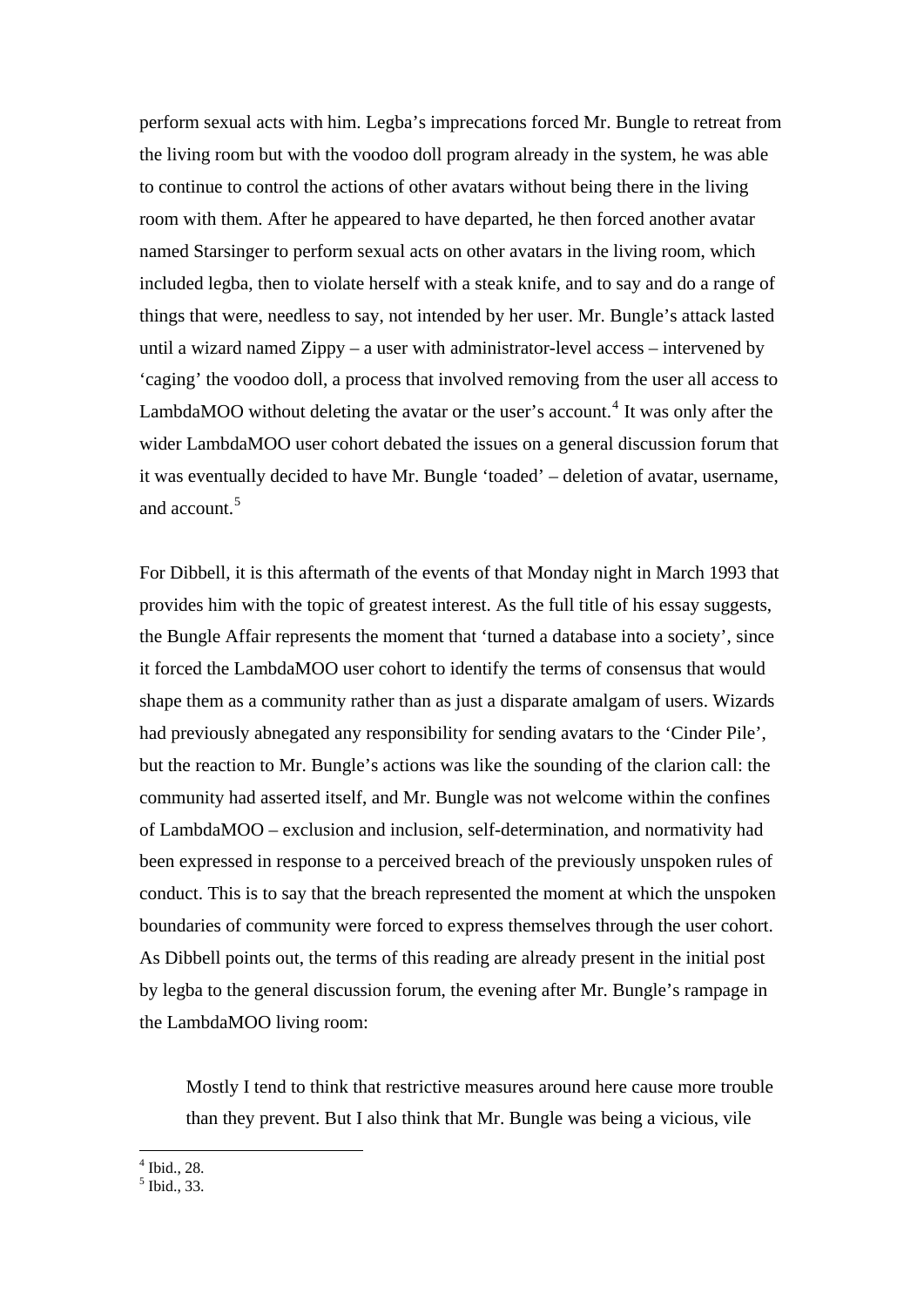fuckhead, and I … want his sorry ass scattered from #17 to the Cinder Pile. I'm not calling for policies, trials or better jails. I'm not sure what I'm calling for. Virtual castration, if I could manage it. Mostly, it doesn't happen here. Mostly, perhaps I thought it wouldn't happen to me. Mostly, I trust people to conduct themselves with some veneer of civility. Mostly, I want his ass.[6](#page-3-0)

Dibbell notes that against the backdrop of what the conventions of virtual reality tell us was nothing short of a brutal rape, the attacker's first victim here works through her own rage and outrage – which, from conversations he had with the author of the post, Dibbell assures us were genuinely post-traumatic – to produce what is little more than a scolding for a breach of 'civility' by the user.

Dibbell's analysis of the Bungle Affair hinges on this very term: civility. His reading is ultimately a critique,  $\dot{a}$  la Foucault, of the use of death by toading as the basis for a civil society, real or otherwise. Yet as a user of LambdaMOO himself, Dibbell treads cautiously along this path. As I have noted, he establishes from the outset that what takes place in LambdaMOO is always marked by an ambiguous relation to the real world: the site is itself little more than 'a middlingly complex database, maintained for experimental purposes inside a Xerox Corp. research computer in Palo Alto and open to public access via the internet<sup> $7$ </sup> and Dibbell enters the site under the guise of an avatar, as do all of the users. As a user, of course, Dibbell cannot be too reductive about the status of the Mr. Bungle attack, at least inasmuch as it produced real world trauma for the users whose avatars were accosted. While he is quick to assert that 'no bodies touched' in the Mr. Bungle incident,<sup>[8](#page-3-2)</sup> then, Dibbell cannot simply dismiss the claims of his fellow users, so he is drawn into prosaic ruminations about the 'illusion of presence' that inheres in the virtual meeting place and ultimately about the capacity for on-line sexual descriptions to engage the glands 'as throbbingly as they would in a real-life assignation.<sup>[9](#page-3-3)</sup> From this point, Dibbell concludes that 'when it comes to sex, perhaps the body in question is not the physical one at all, but its psychic double, the

 $\overline{a}$ 

8 Ibid., 28.

<sup>6</sup> Ibid., 30.

<span id="page-3-2"></span><span id="page-3-1"></span><span id="page-3-0"></span> $<sup>7</sup>$  Ibid., 28.</sup>

<span id="page-3-3"></span> $<sup>9</sup>$  Ibid., 29, 31.</sup>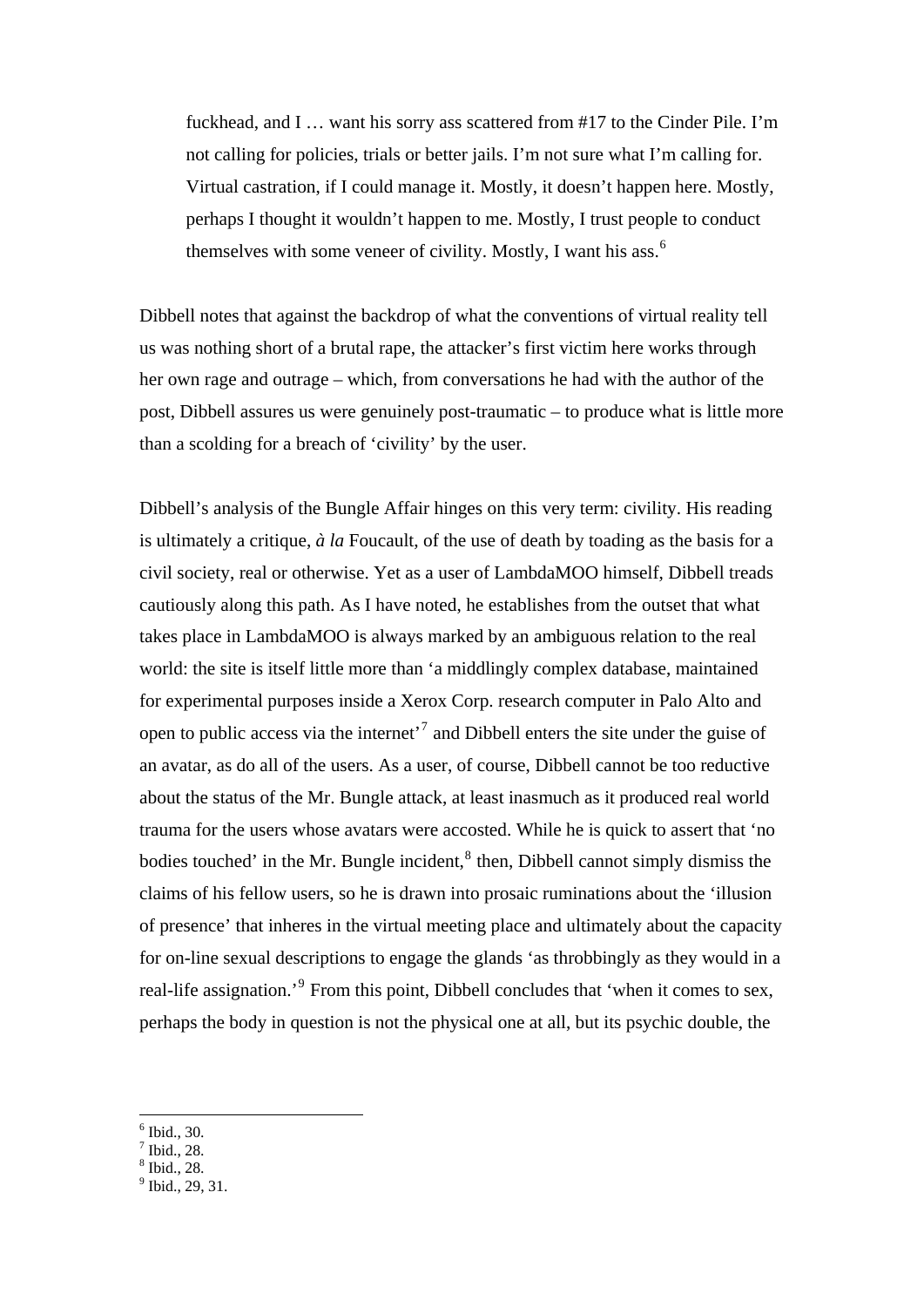bodylike self-representation we carry around in our heads,' and it is this comment that leads him quite rightly to invoke the name of Foucault.<sup>[10](#page-4-0)</sup>

Whereas Dibbell proceeds from this point to view the Bungle Affair through a lens he has borrowed from Foucault, this direction was not followed by those critics who saw fit to make use of the Bungle Affair as a representative case. I would argue that in the years that followed, a number of critics replicated the terms of Dibbell's binary of the real and the virtual in order to pursue the issue of the status of cyber rape, without the stipulation that this binary was originally expressed in order to account for the range of social issues confronted by the users of LambdaMOO in the wake of the Bungle incident. These critics are not as concerned as Dibbell is with the capacity for a breach of civility to be the cornerstone for communal self-determination. Instead, the critics focus more directly, as Alison Smith has noted, on the actions of Mr. Bungle to debate the 'status of the incident: some call it a game, others a violation of netiquette, some consider it analogous to a physical assault and others respond by saying "if you can't take it, get out."<sup>[11](#page-4-1)</sup> The positions adopted in this debate over the status of the Bungle Affair duplicate the binary of the real and the virtual: even those who consider the incident to be as serious as physical assault nevertheless maintain the association by way of an analogy. Even if it was not 'really' assault, the incident was still 'virtually' assault.

A few examples will bear out this point. Catharine MacKinnon recognises that while real life rape can be distinguished from cyber rape on the basis of physical contact, both are motivated by power, control and domination and should therefore retain an equivalent status in terms of the intent that defines them.<sup>[12](#page-4-2)</sup> Dale Spender's sweeping analysis of women, power, and cyberspace from 1995 touches on the Bungle Affair as evidence of the ethical dictum that 'as much mental pain and damage can be inflicted in cyberspace as in real life,' but 'getting out' of cyberspace is no more an option for women than getting out of real life.<sup>[13](#page-4-3)</sup> Along these lines, Alison Smith asserts in 1998

 $10$  Ibid., 31.

<span id="page-4-1"></span><span id="page-4-0"></span><sup>11</sup> Alison Smith, "Cyberlife and Cyberharm: A Human Rights Approach," *Social Alternatives* 17.4 (October 1998): 9.

<span id="page-4-2"></span><sup>&</sup>lt;sup>12</sup> Catharine MacKinnon, "Rape, Genocide, and Women's Human Rights," *Harvard Women's Law Journal* 17 (1994): 10.<br><sup>13</sup> Dale Spender, *Nattering on the Net: Women, Power, and Cyberspace* (North Melbourne: Spinifex

<span id="page-4-3"></span>Press, 1995), 208.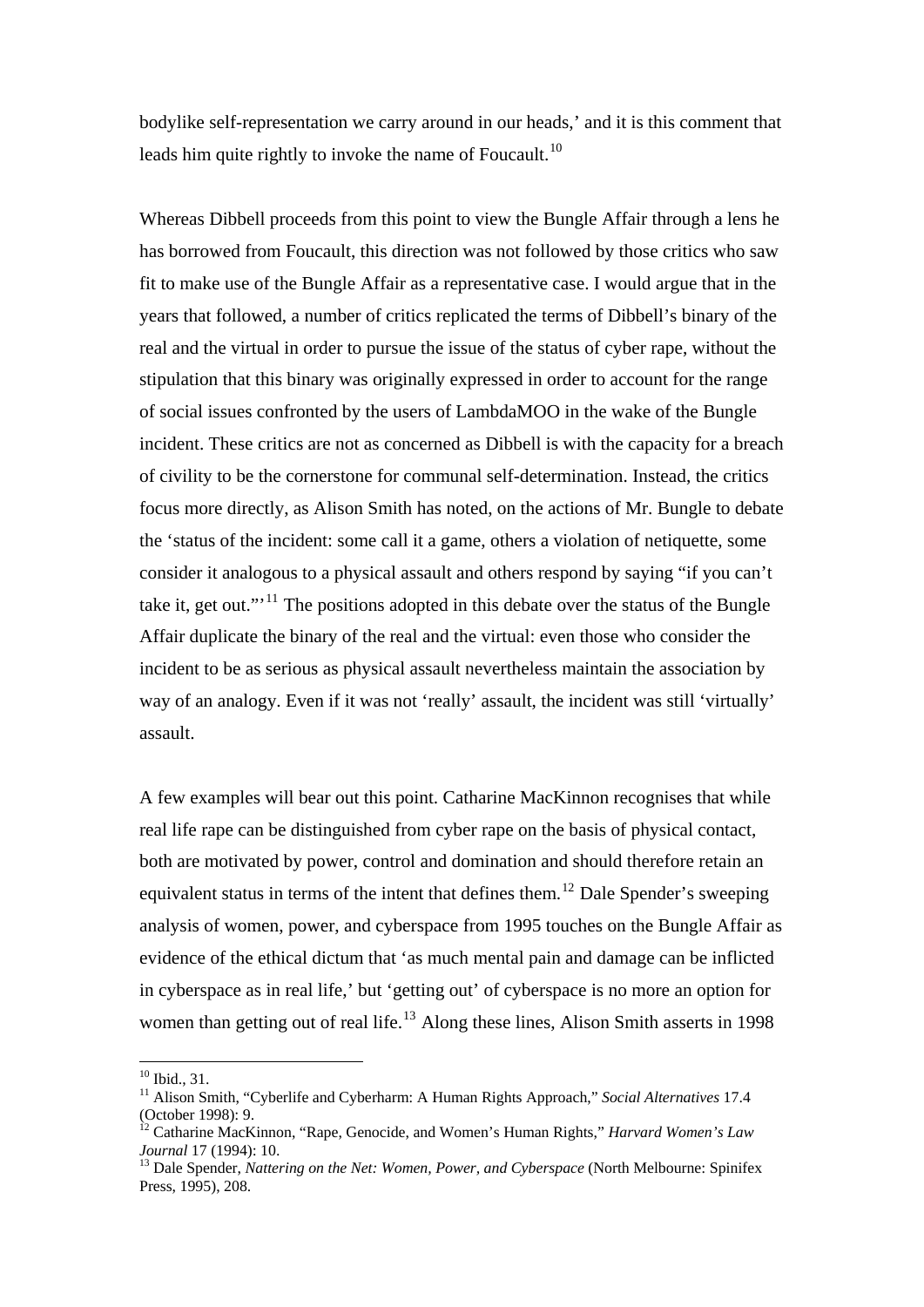that International Law needs to be amended to take into account the broader impact of cyber space and she cites the Bungle Affair as a test case for human rights advocacy: 'What Mr Bungle did that night in cyberspace, as much as any "real life" rapist does, was to violate the conceptual principles underpinning human rights scholarship: the inherent dignity and worth of human beings.'[14](#page-5-0) What each of these examples does, in spite of an express wish to argue for the equivalence of cyber rape to 'real life' rape, is to ensure that the distinction between the two realms is also maintained.

This is not to suggest that my purpose here is to dismiss the important role played by scholarly work on cyber rape in addressing issues relating to legislation, human rights, or even redefining rape as a criminal category *per se*. I point out that such studies tend to reproduce the binary of the real and the virtual merely to indicate that there may be a problem in relying on debates about cyber rape to set the terms for discussion of the nature of cyberspace writ large. The problem is of course that the Bungle Affair, as an example, is hardly typical of the vast majority of practices that constitute cyberspace. Furthermore, the focus on rape means that the terms of the discussion are by the very nature of the offence limited to accounting for the absence or presence of the body in debates about the status of the act both inside and outside cyberspace. Dibbell's own analysis of the Bungle Affair treads this ground warily before moving onto a broader social field of investigation. Critics like MacKinnon, Smith, and Spender also move from the specific facts of cyber rape to broader issues but they are more insistent than wary when it comes to addressing these facts.

What gets overlooked in all of this shifting from the specific facts of cyber rape to the broader social field, and in the reproduction of the binary of the real and the virtual on which such a shift is grounded, is a more detailed investigation into the nature of the site in which the attack took place. In what follows, I propose to consider a range of formations that constitute the terrain on which interactions in subprogram # 17 (a.ka. the living room) of the LambdaMOO database – for example – take place. This will enable us to situate the Bungle Affair historically, not as a foundational moment in the study of cyber rape but as a practice that – for better or worse; perhaps worse is most accurate here – is defined to some extent by its material condition. This will in turn, I

<span id="page-5-0"></span><sup>&</sup>lt;sup>14</sup> Smith, "Cyberlife and Cyberharm," 9.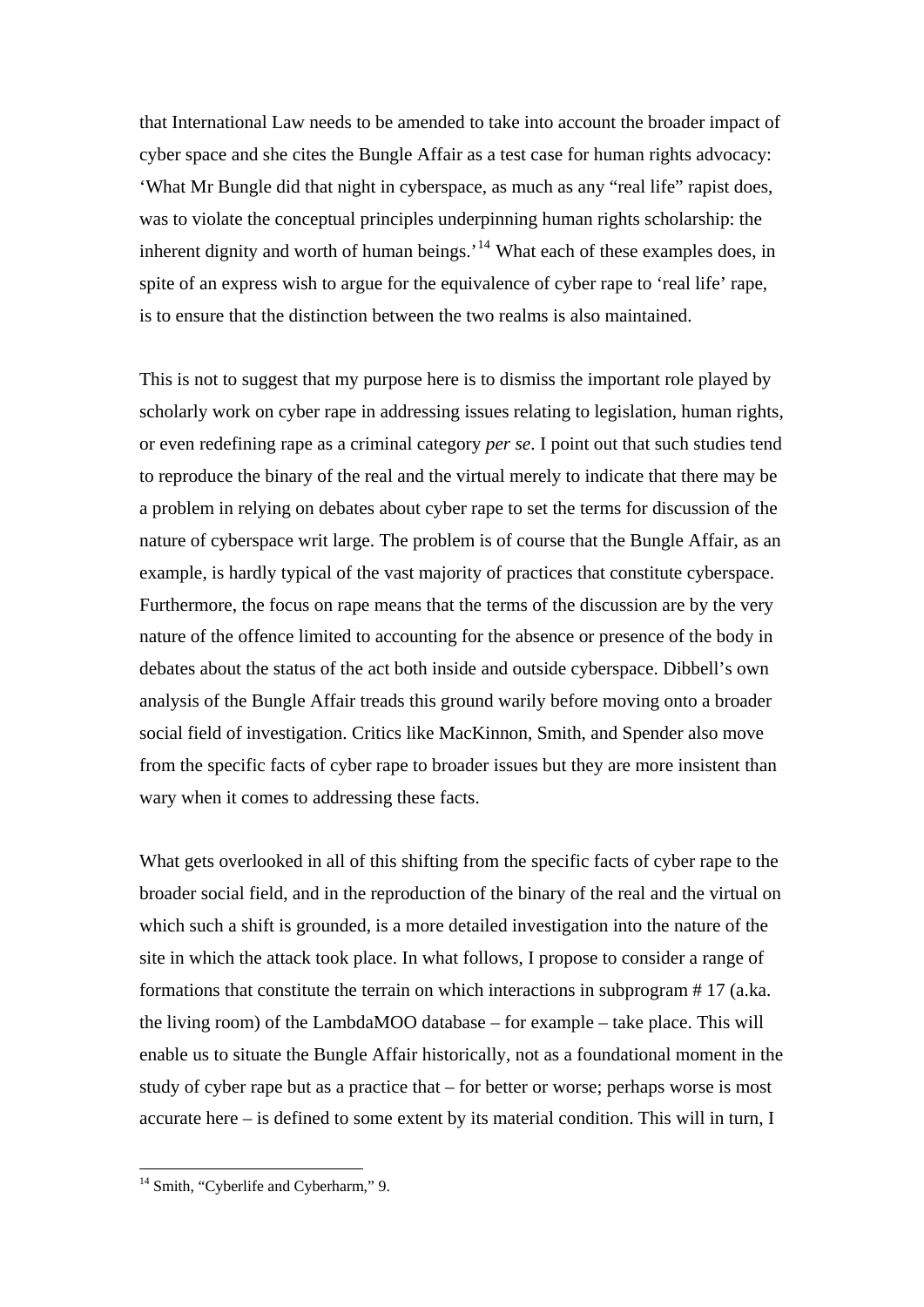suggest, enrich any discussion we may have about the status of cyber rape in terms of how it is located both within cyberspace and the 'real life' of the user.

# **2. Textual into Literary Machines**

 $\overline{a}$ 

There are a number of different histories that can be written about the emergence of the internet. In *Internet Architectures*, Daniel Minoli and Andrew Schmidt begin with the development of packet switching technologies in different projects, but at around the same time, by Leonard Kleinrock at UCLA, Paul Baran of the Rand Corporation, and Donald Watts Davies of the National Physical Laboratory in the United Kingdom, in the early 1960s, as their interest is in the technology that most immediately shaped the architecture of the internet.[15](#page-6-0) In *Media Technology and Society*, Brian Winston is concerned more broadly with the long history of the 'information revolution' in which electronic networks as such can be traced to the invention of the telegraph, although Winston is keen to locate every 'invention' within a longer evolutionary framework of scientific competence and ideation, the development of models, prototyping, and then the final production of a working technology.[16](#page-6-1) In *History of the Internet*, which is (as the name suggests) more directly interested in the history of the internet, the authors focus on the early development of the computer, from Charles Babbage's design for the Difference Engine in 1833, as well as the refinement of telegraphy during the late nineteenth century.<sup>[17](#page-6-2)</sup> The point at which all of these histories converge is with ARPA (the Advanced Research Projects Agency in the United States) and the development of a networking technology for enabling information sharing between the computers within the agency across several different locations. ARPANET was not merely some prototype for the later development of the internet; rather, it was the network to which all other networks would become connected as the project expanded its parameters. It is this same interconnection of networks that now constitute the internet as we know it today, even though ARPANET itself was disconnected in 1990.

<span id="page-6-0"></span><sup>15</sup> Daniel Minoli and Andrew Schmidt, *Internet Architectures* (New York: John Wiley & Sons, 1999), 12-14.

<span id="page-6-1"></span><sup>16</sup> Brian Winston, *Media Technology and Society, A History: From the Telegraph to the Internet* (London: Routledge, 1999).

<span id="page-6-2"></span><sup>17</sup> Christos J. P. Moschovitis and others, *History of the Internet: A Chronology, 1843 to the Present* (Santa Barbara: ABC-Clio Inc., 1999), 3-7.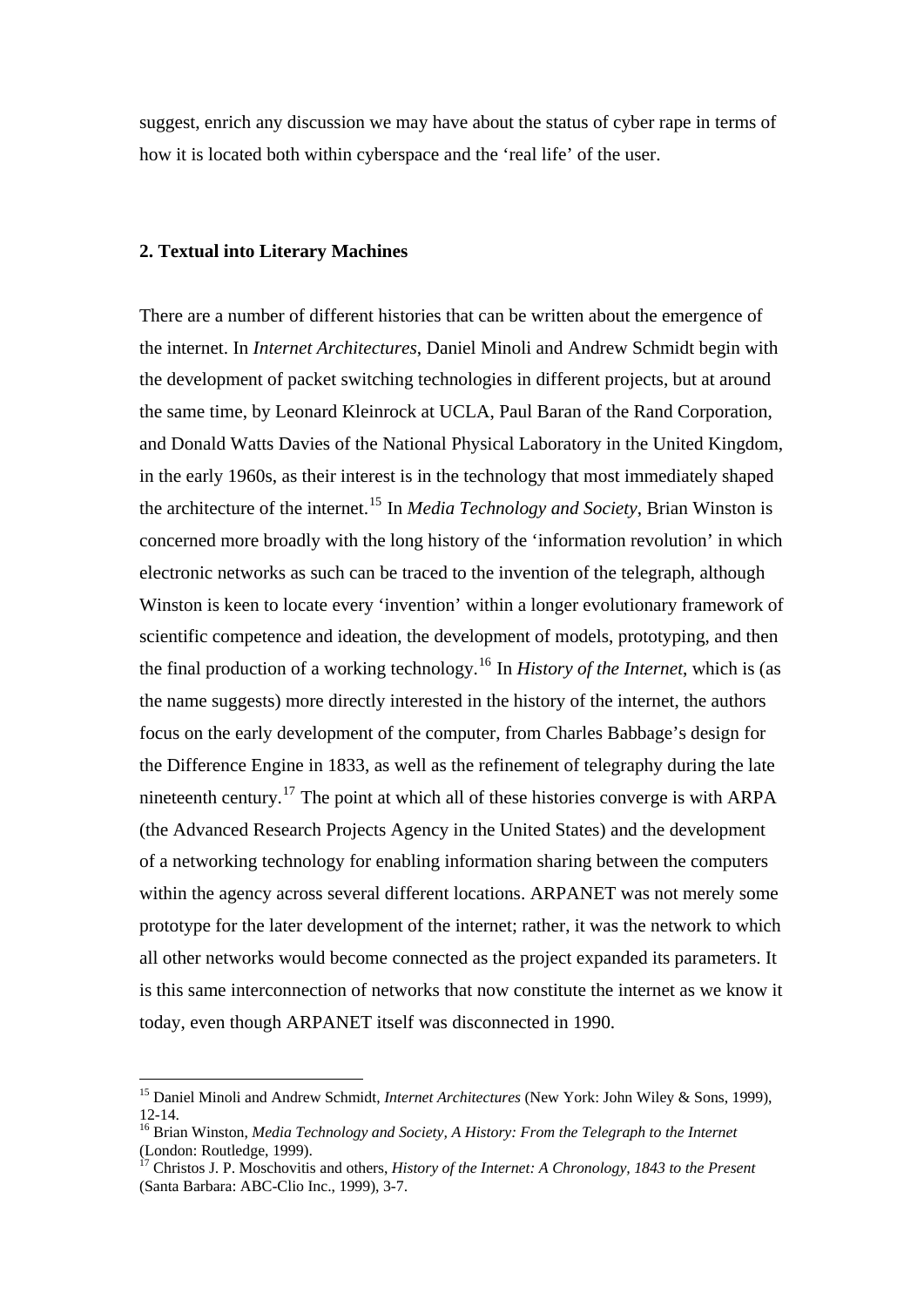Before we look further at the role of ARPANET in shaping the internet as we know it today or, more specifically, as it was known to the users of LambdaMOO in 1993, we need to look briefly at what we might call the conceptual underpinnings of this global networking technology, so that we might usefully expand on Dibbell's description of LambdaMOO circa 1993 as being only a middlingly complex database. It is true that, as Minoli and Schmidt note, 'major paradigm shifts are being driven by the Internet ... One of the most fundamental of these is a migration away from traditional telephony like multiplexing systems to a *packet*-based Internet.<sup>[18](#page-7-0)</sup> Such a claim suggests that any history of the internet presents a radical paradigm shift away from the technologies of telegraphy and telephony, unlike those other histories outlined above. Nevertheless, I think it is necessary, in coming to terms with the relationship between the architecture of the internet and the use of this technology to establish virtual meeting places, that we consider the extent to which the emergence of the internet might fit within another history that is less about information exchange – the *raison d'être* of packet switching theories and applications – and more about ideas associated with *meeting* in a *place*.

A crucial turning point in the prehistory of the internet was an article published in 1945 by Vannevar Bush.[19](#page-7-1) In "As We May Think," Bush proposes a desktop sized machine he calls a *memex*: 'a machine in which an individual stores all his books, records, and communications, and which is mechanized so that it may be consulted with exceeding speed and flexibility. It is an enlarged intimate supplement to his memory.<sup>[20](#page-7-2)</sup> The memex was developed by Bush as a thought experiment, and the machine itself was never built: he envisaged that its principal technology would be microfilm and he did not imagine that existing computer technology could be refined to the point at which it would possess potential domestic applications of this kind. Yet in the memex, Bush was not merely imagining a domesticated information storage and retrieval system; rather, this machine would *augment human memory* by allowing the user to record and revisit any number of information trails through the storehouse of all the books, records and communications a human being could acquire throughout a lifetime.

<sup>18</sup> Minoli and Schmidt, *Internet Architectures*, 12.

<span id="page-7-1"></span><span id="page-7-0"></span><sup>19</sup> Vannevar Bush, "As We May Think," *Atlantic Monthly* 176 (July 1945): 101-108.<br><sup>20</sup> Ibid., 106.

<span id="page-7-2"></span>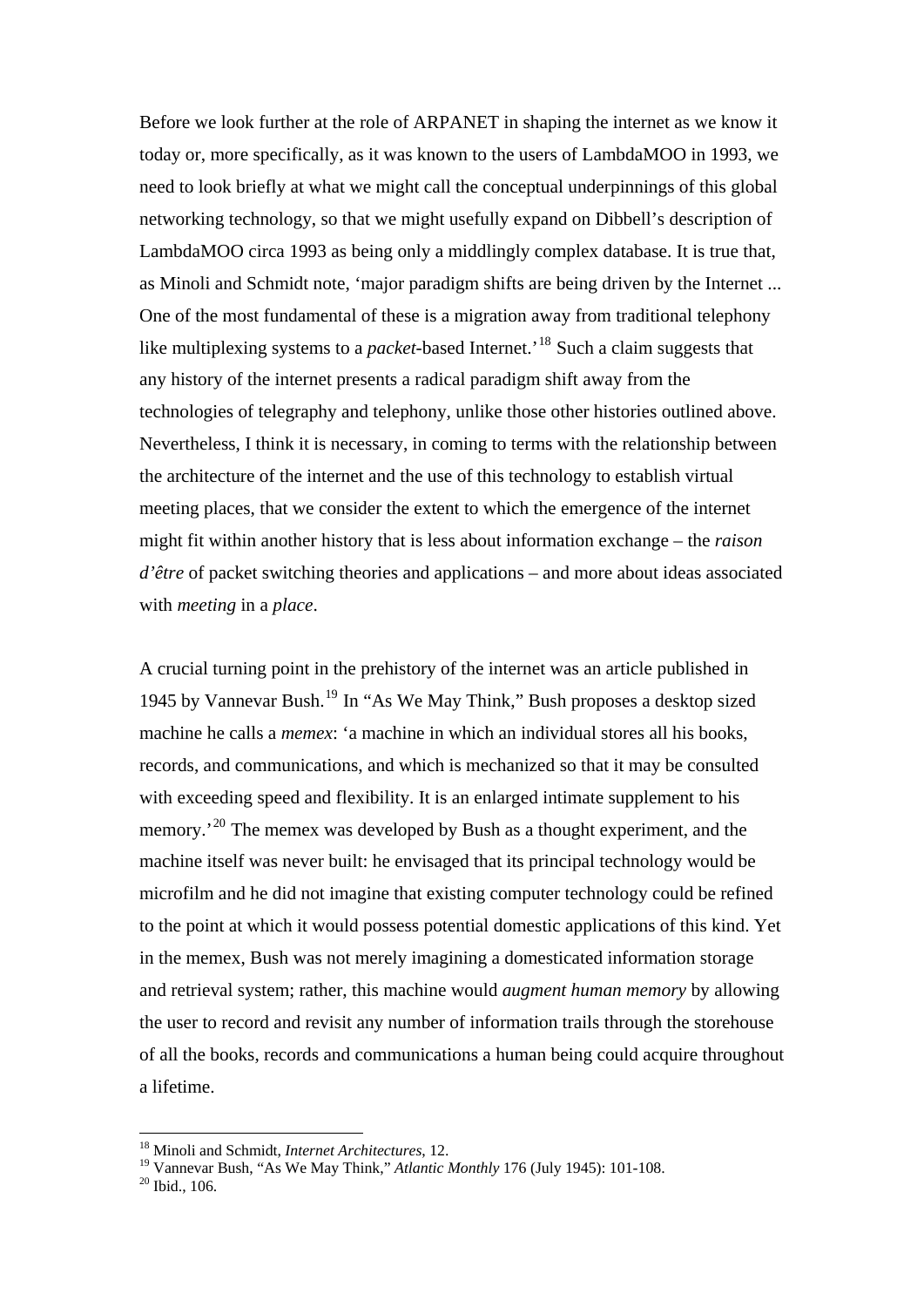Why should this obscure article published in a non-scientific periodical some twenty years before the first ARPANET computers were networked together be seen as one of the crucial turning points in internet prehistory? It would certainly be easy for any historian to overlook this article given its relative obscurity, but we only need to do two things to emphasise its significance: we can understand just how influential Bush himself was, at least in an institutional sense if not in terms of his contribution to the field; and we can also try to understand the extent to which this small experimental proposition reconfigured the conceptual terrain upon which networking science would later develop. First, the man: Bush was far from a minor crackpot publishing a one-off epiphany. Prior to World War Two, Bush had been a successful Electrical Engineer, working on the development of calculating machines, and teaching at MIT – indeed, his students included Claude Shannon, one of the pioneers of communications models based on electronic technologies. During the war, Bush was elevated to the position of chief scientific advisor to President Roosevelt initially as the founder of the National Defence Research Committee in 1940 and then in 1941 as the director of the Office of Scientific Research and Development. After the OSRD was disbanded, Bush lobbied for the establishment of a similarly broad-reaching peacetime organisation, although his vision was not realised until the establishment of ARPA by President Eisenhower in response to the success of Sputnik in 1957.

Clearly, as the chief scientist in the land circa 1945, when Bush spoke other scientists listened. Yet it does seem to be something of a paradox that he elected to publish "As We May Think" in a non-scientific publication. One reason for this, I suggest, is to be located in the kind of conceptual terrain that he was mapping in the article, which will bring us to the second thing that we can consider to emphasise its importance. While Bush was a prominent Electrical Engineer, the memex proposal was, as noted, based on an assumption that computer technologies would be unable to match the storage capabilities of microfilm, at least not for the purposes of moving this technology into the domestic market. For Bush, then, the memex was never meant to be an extension of his work on computational machines; rather, it was a proposal that marked a desire for a foray into a different kind of technological field: a shift from the computational machines with which Electrical Engineering concerned itself to the idea of a *textual machine* that operated according to the logic of human memory. We can appreciate,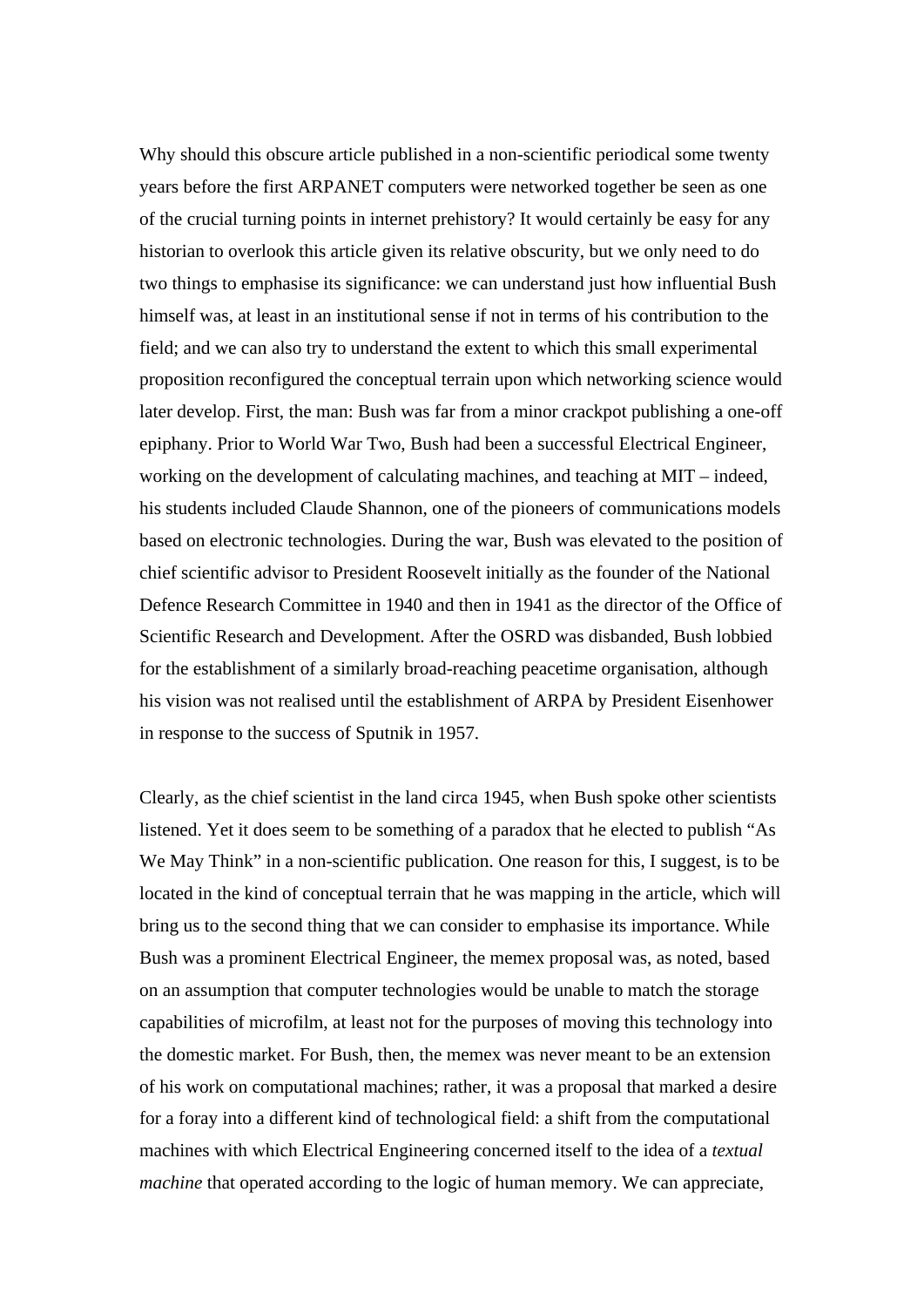along these lines, why Bush did not see this proposal as fitting into the schema of his existing research, and as a work of pure speculation it must have seemed better suited to a more general readership in 1945.

Whence, we may therefore ask, its contribution to networking science? Rather than see Bush's proposal for a memex as a material contribution to the then future history of the internet, I think it is viable to see his thought experiment as a vital first step in what Winston calls the 'ideation stage of the Internet' because it makes possible the conceptual shift from computational machine to textual machine through the idea of an 'associative databank,' to use Winston's description of a fundamental logic of the memex.<sup>[21](#page-9-0)</sup> This conceptual shift would later be implemented through the involvement of Joseph Licklider as the director of the Information Processing Techniques Office within ARPA from 1962 to 1964. Licklider was trained as a psychologist but moved to MIT after the war to begin working with the human-engineering group on humancomputer interaction. In 1960, he published an essay on human-computer symbiosis which outlined the potential for better interfaces to facilitate the use of computers by non-experts.[22](#page-9-1) Furthermore, during his time at ARPA, Licklider pursued this vision of enhancing the human-computer relationship by advancing his agenda for developing an 'intergalactic network,' the term which later became shortened to 'inter-net' as the descriptor for these new technologies being developed at ARPA.[23](#page-9-2) Licklider reported to his superiors that ARPA/IPTO were uniquely placed to shape the future directions of computer technology as a 'communication medium between people [which] dwarfs into relative insignificance the historical beginnings of the computer as an arithmetic engine,' since even the universities remained held in the grasp of this concept that the computer was nothing more than an arithmetic engine. $^{24}$  $^{24}$  $^{24}$ 

ARPANET was initially developed in order to solve a specific problem: how best to maximise the research that could be undertaken on a single computer when each of the computers in ARPA's various research locations contained different data. It was possible to transfer data from one to another using a conventional transport method,

<span id="page-9-2"></span><span id="page-9-1"></span>

<span id="page-9-0"></span><sup>&</sup>lt;sup>21</sup> Winston, *Media Technology and Society*, 322.<br><sup>22</sup> Moschovitis and others, *History of the Internet*, 49.<br><sup>23</sup> Michael Hauben and Rhonda Hauben, *Netizens: On the History and Impact of Usenet and the Internet* (Los Alamitos, California: IEEE Computer Society Press, 1997), 97. <sup>24</sup> Ibid., 98.

<span id="page-9-3"></span>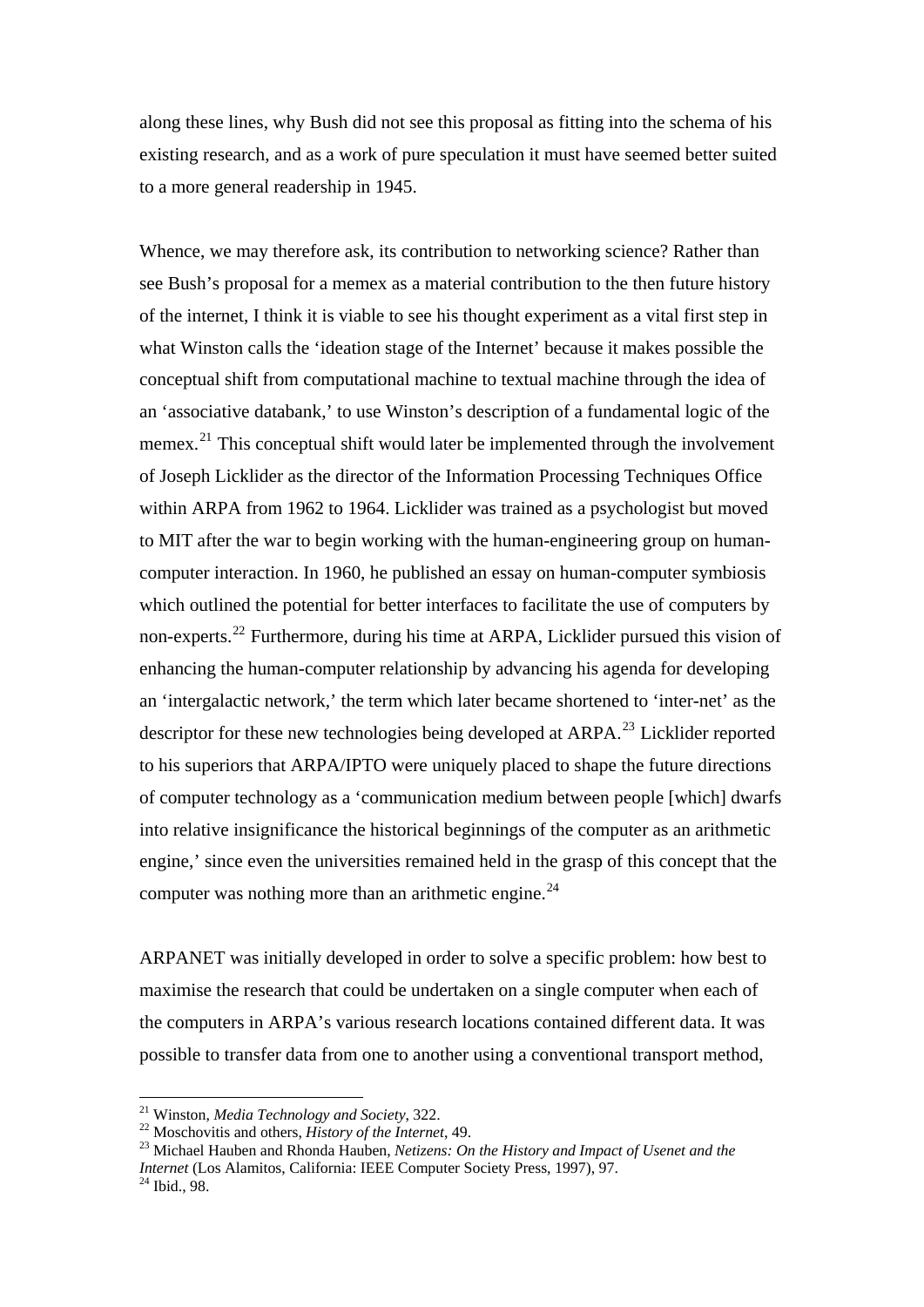but by the time one computer was updated to include the data from another, the data on that other machine had already been amended. For the sake of efficient use of the technology available, it would be necessary to store all of the data at all terminals at all times. The goal was, in a sense, to realise with computer data precisely what Bush had proposed using microfilm technology. No surprise, then, that after Licklider left ARPA, a book appeared under his name outlining a two year study undertaken during his term as director of IPTO, with the goal of identifying the shape of 'libraries of the future' and listing Bush's article as the prime motivation for the project.<sup>[25](#page-10-0)</sup> Clearly, Licklider was influenced by Bush's proposal in his thinking about the solution to ARPA's research problem. Yet where Bush thought the computer incapable of being the textual machine he envisaged in his memex proposal, Licklider saw networking technology as the way forward for computers to be developed beyond the arithmetic paradigm.

At the same time that Licklider was overseeing early work on the ARPANET project, Theodor Nelson was working on a problem also inspired by Bush's memex proposal. In 1965, he coined the term 'hypertext' to refer to the concept of information that was organised in a spatial manner rather than in linear, sequential fashion.<sup>[26](#page-10-1)</sup> As a youth, he began grappling with the idea that writing and reading always followed a sequential pattern and did not accommodate thought arranged in a more expansive, spatial way.<sup>[27](#page-10-2)</sup> Following a degree in philosophy, Nelson began a graduate sociology program during which time he began working with computers, seeking to develop the technology as a literary machine. Influenced by his encounter with Bush's article, Nelson developed the idea of hypertext to refer to '*nonsequential writing* – text that branches and allows choices to the reader, best read at an interactive screen.<sup>[28](#page-10-3)</sup> Like Licklider's account of the library of the future, Nelson's vision represented an attempt to map the memex proposal onto the broader book culture shaping modern life. For Nelson, hypertext would enable the creation of a much larger system designed to provide access to the whole of the 'docuverse' but also to enable the paths travelled between documents to be recorded and reproducible: this system he dubbed Xanadu, after 'the mysterious palace in Coleridge's poem "Kubla Khan" – a great poem which

<span id="page-10-0"></span><sup>&</sup>lt;sup>25</sup> J.C.R. Licklider, *Libraries of the Future* (Cambridge, Massachusetts: MIT Press, 1965).<br><sup>26</sup> Moschovitis and others, *History of the Internet*, 107.<br><sup>27</sup> Ibid., 108.

<span id="page-10-1"></span>

<span id="page-10-3"></span><span id="page-10-2"></span><sup>28</sup> Theodor Nelson, *Literary Machines* (Sausalito, California: Mindful Press, 1992), 0/2.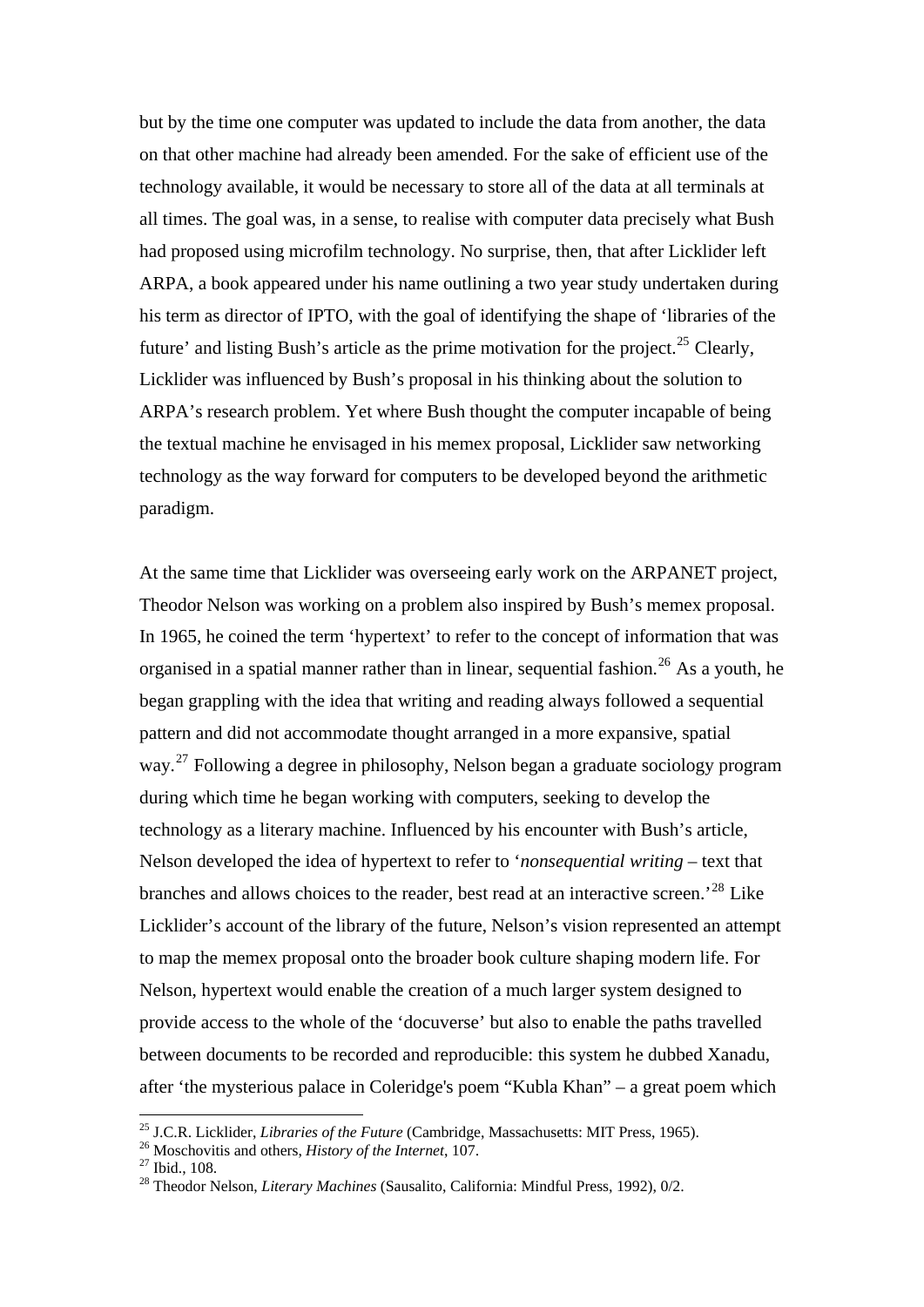he claimed to have mostly forgotten before he could write it down – Xanadu seemed the perfect name for a magical place of literary memory.<sup>[29](#page-11-0)</sup>

The first Hypertext Editing System (HES) was developed on the basis of Nelson's ideas in 1968 by Andries van Dam, although Nelson admits to being unhappy with this system, since it was mainly a facility for encoding specific blocks of text with the link to a specified other textual location, rather than a system for enabling the reader to create and record new associative trails with each traversal.<sup>[30](#page-11-1)</sup> Nevertheless, the HES became the prototype for what would later become the Hypertext Mark-up Language (HTML) developed by Tim Berners-Lee by 1991, with which technology the World Wide Web (WWW) was spawned in 1992. Nelson has continued to work on Project Xanadu over the years, convinced that the WWW is not the realisation of his vision for 'a magical place of literary memory,' but there is no doubt that the web, as the dominant modality for storing and processing text on the internet, is shaped by the paradigm of Nelson's vision for a literary machine, even if it is not the thing itself as he envisions it.

# **3. Narrative En-Closures**

The influence of Bush's memex proposal cannot be understated. Whereas the WWW is a far cry from Bush's microfilm cabinet, the overarching principle of augmenting human memory via an expandable archive with a capacity to record information trails – the fundamental logic of the memex – clearly underscores the subsequent history of the internet. How does this history map onto LambdaMOO and the Bungle Affair? To make this connection explicit, first recall Dibbell's description of LambdaMOO as a 'middlingly complex database' wherein a MOO is structured as a series of interlinked subprograms. Each subprogram enables several users simultaneously to both enter and display strings of text. Viewed in this way simply as a database, LambdaMOO can in fact be easily characterised – and therefore just as easily dismissed – as 'mere words' whereby any discussion of cyber rape in LambdaMOO would struggle to elevate past the issue of the relative capacity for harm of names versus sticks and stones.

 $\overline{a}$  $29$  Ibid.,  $1/30$ .

<span id="page-11-1"></span><span id="page-11-0"></span><sup>&</sup>lt;sup>30</sup> Ibid., 1/31.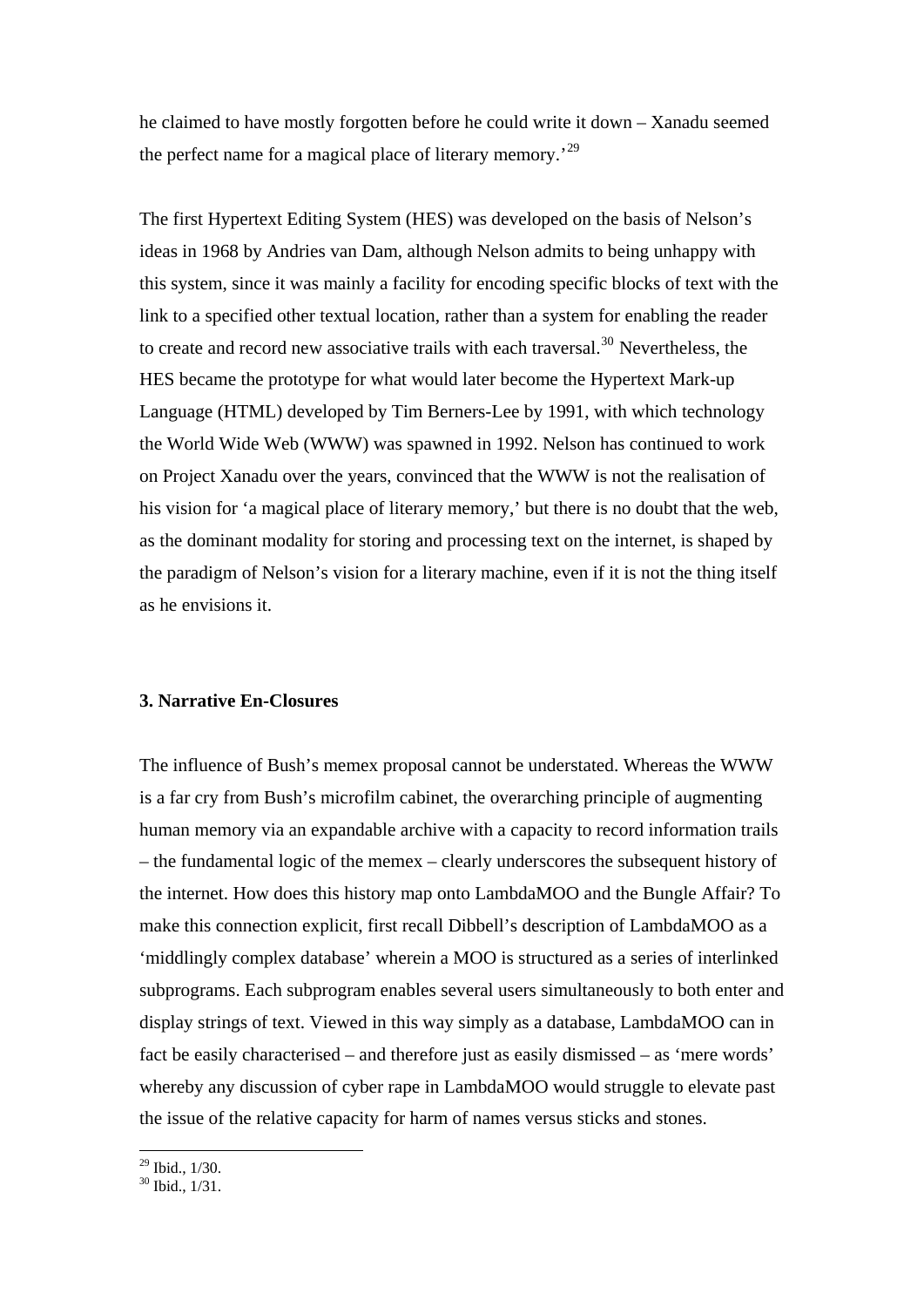Yet if we shift our attention back to the memex proposal and its subsequent influence on a couple of key developments in the history of the internet, we may be able to gain a more holistic sense of the 'place' of LambdaMOO. If we focus on this idea that the history of the internet is a process of bringing to fruition the idea of a textual machine that augments human memory, we should be able to begin to locate the 'mere words' that are entered into and output by the LambdaMOO subprograms within a different paradigm. From what Winston calls the ideation stage of the internet, there has been an explicit push from within the leadership group on several projects associated with the development of the internet to transform the computer from a storehouse of facts to a facility for interconnecting data in ways that map onto the associative model of human thought process. Even more than this associative model, in fact, Licklider and others also pushed the agenda of using networking science as the basis for communal models of computer use. In *Netizens: On the History and Impact of Usenet and the Internet*, Michael and Rhonda Hauben point out that Licklider's vision for a bold new world of communications via computer networks laid the ground on which communal practices emerged as a standard *modus operandi* for the developments in networking technologies that followed: via the RFC system of information exchange and the rise of Usenet, for example, growth in the early internet went hand in hand with a growing sense of participatory community through electronic communication.<sup>[31](#page-12-0)</sup>

The strings of text that are entered and output through the LambdaMOO interface can no longer be thought of as mere words. While it may be true in an ontological sense that within the database these words exist in a 'mere' fashion as strings of code that translate a keystroke into a graphically rendered output as letters of the alphabet, the status of these keystrokes *vis-à-vis* the user *but also the status of the database within the broader system to which it belongs* must force us to expand the way we conceive of the material stuff of which the MOO is constituted. Rather than mere words, text entered and output via the LambdaMOO interface must be imagined primarily in the mode of interlocution. Yet we must be careful to outline precisely what we mean here by interlocution. After all, it is one thing to simply note that networking science had as one of its goals a revolution in the nature of human-to-human interaction out of a

<span id="page-12-0"></span><sup>31</sup> Hauben and Hauben, *Netizens*, 5-7.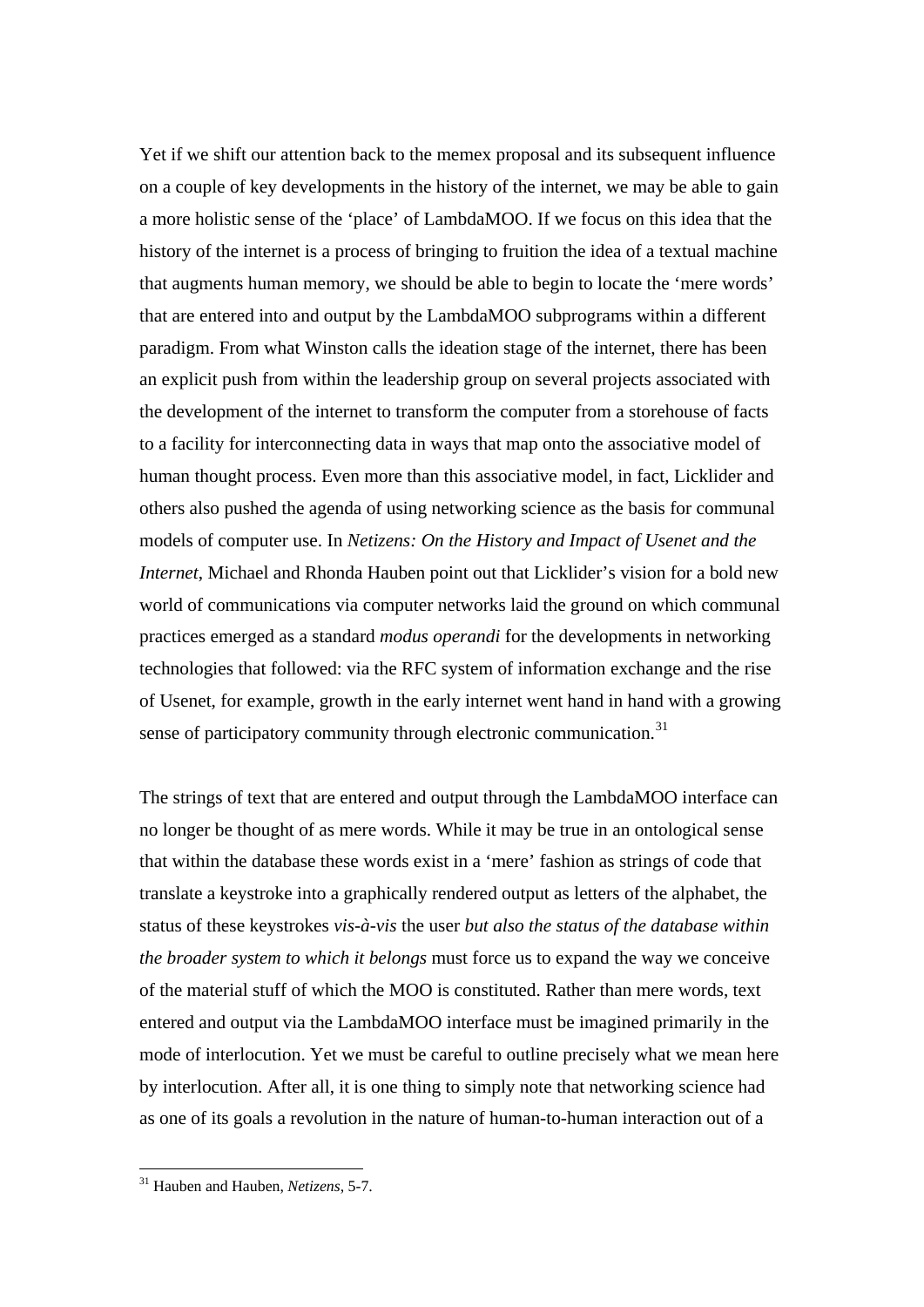science devoted to improving human-to-computer interaction, but it is another to be explicit in explaining how the former is overlaid on the latter. What we are seeking to explain, in a sense, is how a system based on the dream of improving ways to *read* is able to become a system for improving ways to *communicate*.

Let us explore this idea. We have noted that Nelson's vision for hypertext – Project Xanadu in its more ambitious form – was based on the idea of trying to map a system of reading and writing onto an associative model, although his understanding of the way the mind forms its associations is based on a particularly literary mindset. Even before Nelson articulated his vision as being wedded to the idea of literary memory, however, he had imagined that what was missing in codex culture was the capacity to enable a *spatial rather than sequential* logic to operate. It is easy to see that Nelson's vision for hypertext is not matched by the fairly static structure of the hyperlinks that define the pathways a user can follow in the WWW, yet I think it is just as easy to say that the potential for communication made available within various nodes or stopovers along these pathways does represent a point at which the logic of both a spatial and a literary memory is actualised. This is the point at which cyberspace – defined by Bob Kahn in 1972 as adhering to the principle of an 'open architecture'<sup>[32](#page-13-0)</sup> – closes over the architecture of the network by focusing a user on the here-and-now of a *place*.

It is when the user halts the traversal through the pathways of the web, I suggest, that the spatial imaginary underpinning Nelson's vision for Xanadu can be expressed, and it does this according to the logic of what he describes as literary memory. By this I mean that when the user settles on a location long enough to participate, he or she is confronted with a world comprised principally or in whole out of words. While it is true that the future history of the MOO and other synthetic world environments has become increasingly sophisticated in the graphical rendering of those objects toward which the domain is oriented, the nature of the user's engagement with these objects – including the user's own avatar – has never, in my opinion, fully broken away from the notion of the command word. In any case, it is certainly true that in 1993 the user of LambdaMOO was expected to create the illusion of spatial orientation principally through the words that described the virtual environment. As Nelson understood the

<span id="page-13-0"></span><sup>32</sup> Minoli and Schmidt, *Internet Architectures*, 19.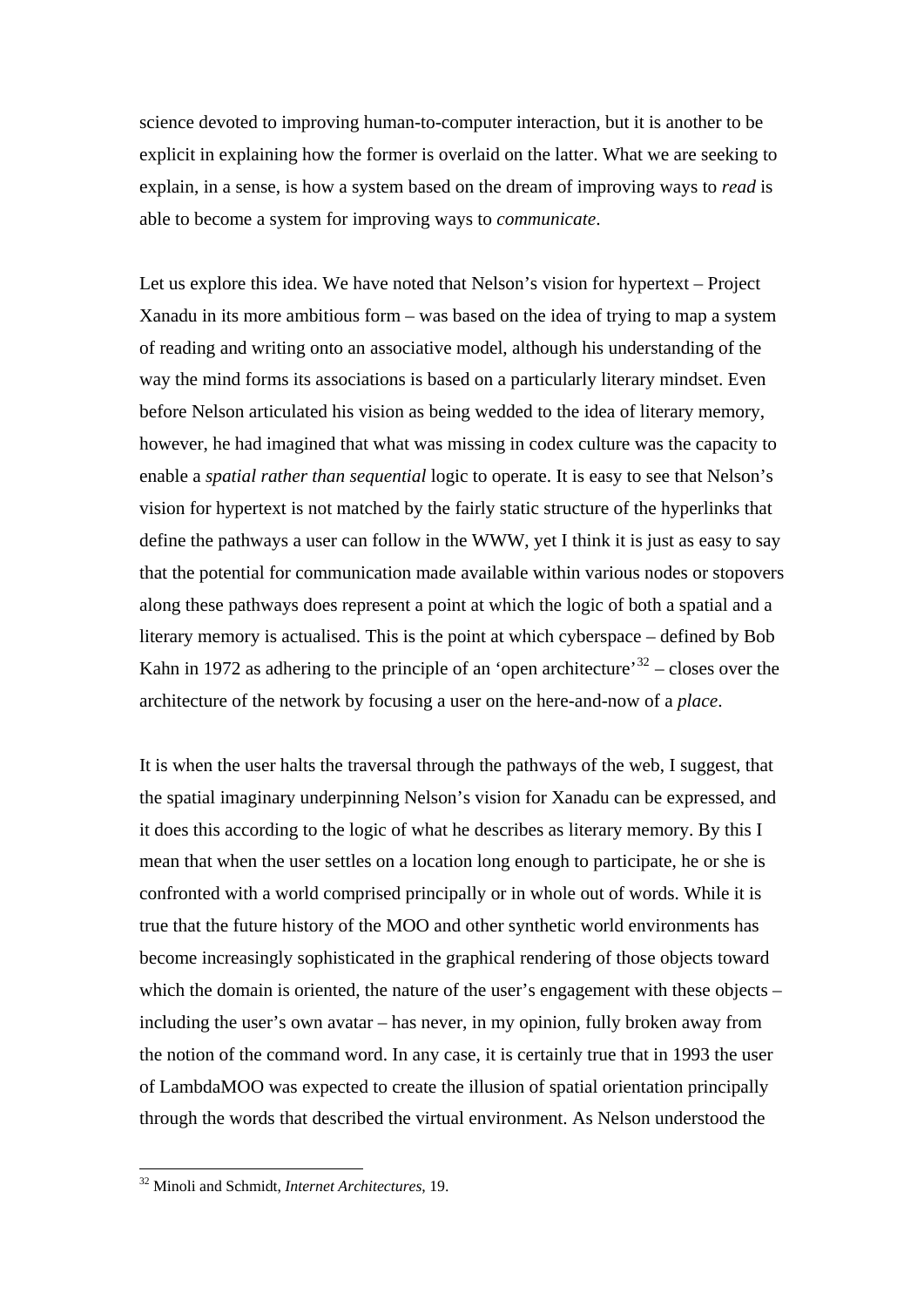situation as far back as the early 1960s, even a spatial imaginary emerges in the mind as a world created out of words, and this is always a world fashioned out of a literary imagination. To put it another way, what I am describing here is quite simply the idea that from the perspective of the user, *cyberspace is constructed narratively*.

This is not a particularly new idea, and indeed it is not particularly limited to the way people construct a sense of the worlds they encounter in cyberspace. In the past ten to fifteen years, theorists of narrative have begun to extend the scope of their discipline to include cognitive mapping, with the basic premise of 'possible-world' models and 'frame theory' being that the human mind makes sense of the world through the use of narratives or stories that we tell ourselves about our world and our place within it. The upshot of such arguments is of course that a user engages with a virtual environment in precisely the same way: by locating oneself within a story that makes sense of this environment as a possible world. The work of Marie-Laure Ryan is most useful in this regard, as she argues that narrativity is itself, always and already, a virtual process.  $33$ In the off-line world, of course, we rarely encounter this virtual process in a conscious way because what we cognitively map as a possible-world is also immediately present to us as our perceptual world, although reading literature does force us to heighten our sense of engaging with words on the page as part of the creation of a possible-world. I contend, like Ryan, that when we engage with on-line environments, we foreground a process that in an off-line environment functions behind – and is therefore hidden by – apparent perception. Going beyond Ryan's argument, I suggest that this process is a residue of cyberspace having been developed within a paradigm of literary machines, that is, according to the visions of Bush, Licklider, Nelson and others.

Let us now map this process into LambdaMOO circa 1993. As a database, the site is constituted by an array of subprograms, but this array is far from infinite. The fact that subprogram # 17 is called the 'living room' automatically functions to limit the kinds of words that will be appropriate for use in this particular cyber-place. The description the user encounters shapes to some extent the narrative frame within which the user – more specifically, the user's avatar – will be situated within this space:

<span id="page-14-0"></span><sup>33</sup> Marie-Laure Ryan, *Narrative as Virtual Reality: Immersion and Interactivity in Literature and Electronic Media* (Baltimore: Johns Hopkins University Press, 2001).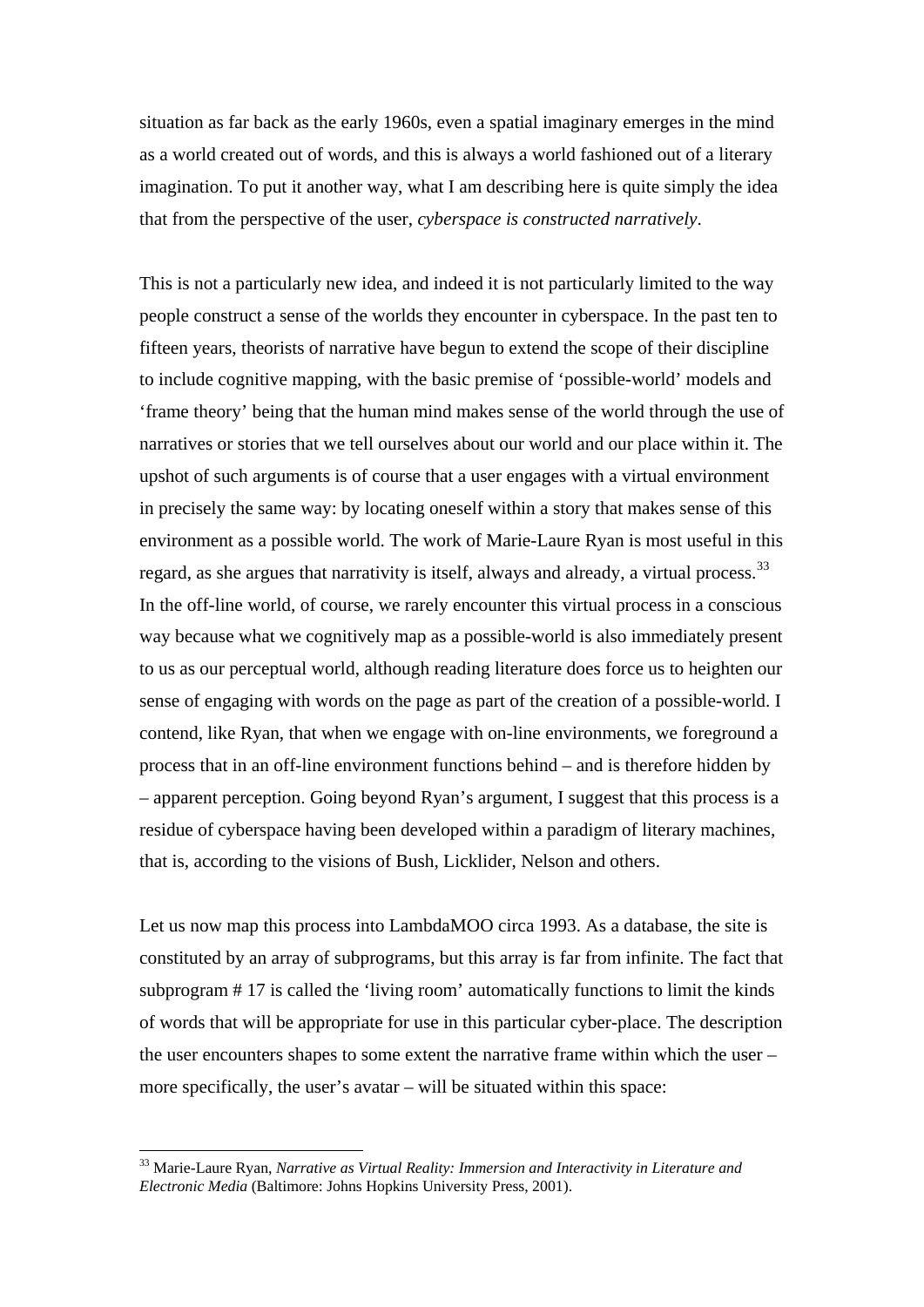#### **The Living Room**

It is very bright, open, and airy here, with large plate-glass windows looking southward over the pool to the gardens beyond. On the north wall, there is a rough stonework fire-place. The east and west walls are almost completely covered with large, well-stocked bookcases. An exit in the northwest corner leads to the kitchen and, in a more northerly direction, to the entrance hall.<sup>[34](#page-15-0)</sup>

The living room is intended to be conducive to communication. It is presented in this description as being a pleasant space in which to meet and greet others, but it also an explicitly 'open' space, with many openings through which others might be assumed to be capable of looking in. Where there is no opening, interestingly, the description states that the walls are covered with books, perhaps setting the scene that this is after all a space not far removed from codex culture.

Instead of open architecture and infinite potential for associative linkages, the objectoriented domain thus closes over cyberspace into a narratively prescribed enclosure. These descriptions, which populate the virtual world with its objects and its avatars, constitute the parameters within which any 'story' can unfold, as Howard Rheingold asserted in his optimistic study of cyberspace and community in 1993: 'Everyone and everything and every place has a story. Every object in a MUD, from your character's identity to the chair your character is sitting in.<sup>[35](#page-15-1)</sup> Against Rheingold's optimism, in a host of subsequent critiques, the narrative construction of cyberspace has been seen as a field for the propagation of social stereotypes. For example, Lisa Nakamura argues that MUD and MOO discourse tends to fit avatars identified as Asian into 'familiar stereotypes from popular electronic media such as video games, television, film, and popular literary genres.'[36](#page-15-2) The same could be said, I suggest, for every race, creed, or other social grouping in terms of their representation *qua* avatar, but it can also extend to every other kind of object in the object-oriented world. In this way, we may say, the object-oriented domain is by its nature oriented toward literary commonplaces.

<span id="page-15-0"></span> $34$  Daniel Punday, "The Narrative Construction of Cyberspace: Reading Neuromancer, Reading Cyberspace Debates," *College English* 63.2 (November 2000): 195.

<span id="page-15-1"></span>*Follege Englishing Englishing College Englishing Cnumesteading on the Electronic Frontier* (Reading, Massachusetts: Addison-Wesley, 1993), 155.

<span id="page-15-2"></span><sup>&</sup>lt;sup>36</sup> Lisa Nakamura, "Race In/For Cyberspace: Identity Tourism and Racial Passing on the Internet," *Works and Days* 25/26 (1995): 184.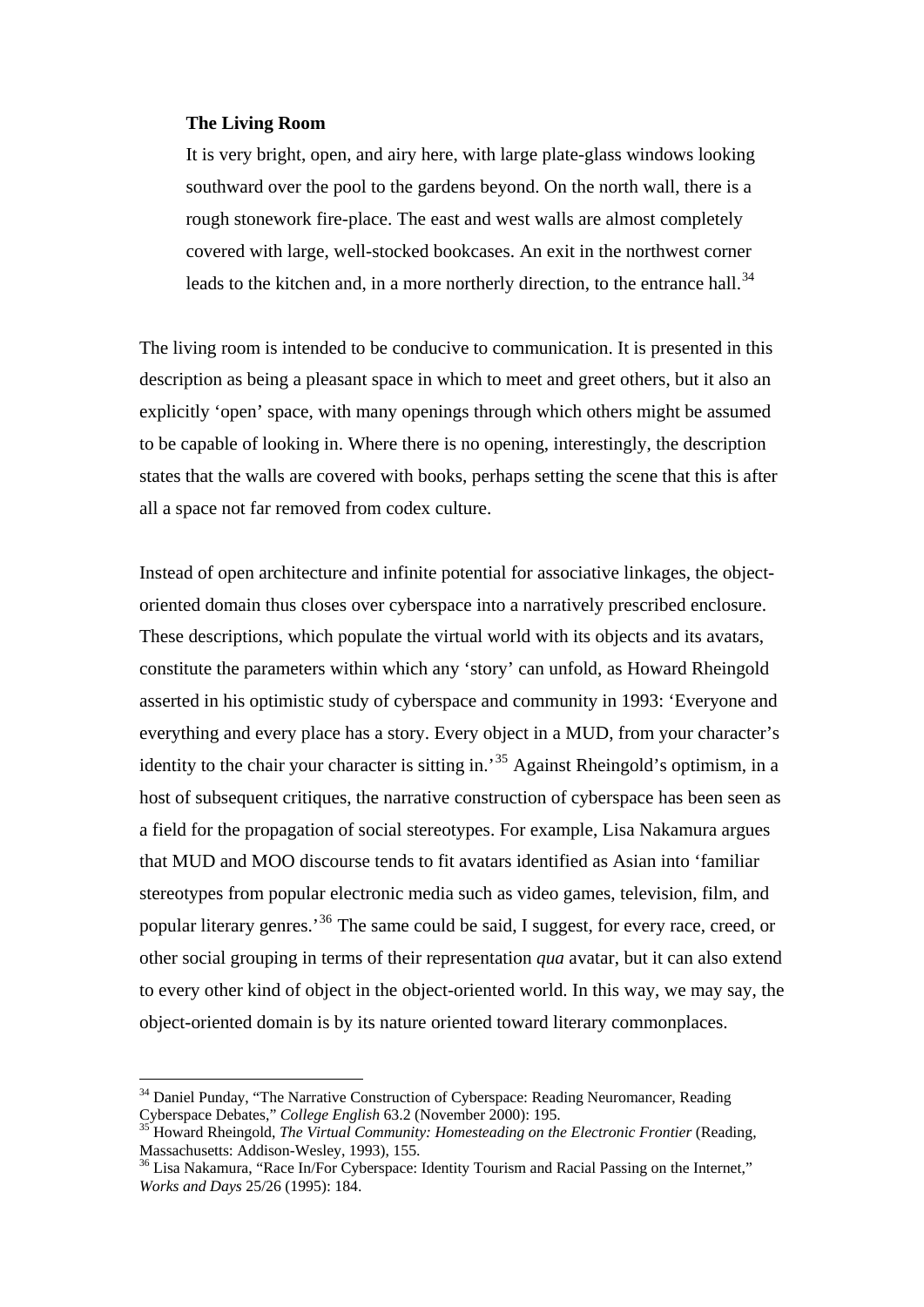It is this idea of the commonplace, I suggest, that ultimately shapes a sense of 'place' in virtual meeting spaces. Following this line of reasoning, we could point out that a narrative en-closure is also gendered en-closure, since space is always transformed into place through the filter of a gendered discourse. As Nedra Reynolds points out, paraphrasing Alison Blunt and Gillian Rose, regardless of whether women are 'in public space or private homes, real or imagined communities … their experiences … are so geographically-rooted, they can vary with the floor plan – women can get angry in the kitchen, for example, but not in the bedroom.<sup>[37](#page-16-0)</sup> By the same token, we might say that the 'living room' is not a site in which the insertion of steak knives into the anus is seen as appropriately feminine conduct. Yet is it true that because gender is stereotyped on-line, then women users will be unable to function without fear of the ever present Bungles of the virtual world? I share Laura Miller's view on this issue: 'in accordance with the real-world understanding that women's smaller, physically weaker bodies and lower social status make them subject to violation by men, there's a troubling notion in the real and virtual worlds that women's minds are also more vulnerable to invasion, degradation, and abuse.<sup>[38](#page-16-1)</sup>

Classified as 'rape,' I suggest that the actions of Mr. Bungle were in themselves being fitted into a social stereotype that is based on a commonplace construction, and that a number of subsequent commentaries have sought to match Mr. Bungle's crime to the criminal category of rape. By attaching to LambdaMOO a sense of its place within the architecture and history of the internet, I hope that we might see more deeply into the nature and scope of Mr. Bungle's offence. Even if 'rape' seems like less than the right word for what the voodoo doll named Mr. Bungle did to the avatars named Starsinger and legba, other terms like 'defamation' or 'offensive language' may not quite cut the mustard either. The history of the internet enables us to situate LambdaMOO within a terrain altogether more coded as 'textual' than Dibbell's middlingly complex database accommodates. Yet this same history is necessary in order to show that the function of 'sites' in the internet is to facilitate narrative en-closure, which relies on concealment of the architecture of the internet. Quite simply, the full functionality of a MOO or a MUD, and possibly of web sites in general, is a triumph of technology rendered as the

<span id="page-16-0"></span><sup>&</sup>lt;sup>37</sup> Nedra Reynolds, "Composition's Imagined Geographies: The Politics of Space in the Frontier, City, and Cyberspace," *College Composition and Communication* 50.1 (September 1998): 20.<br><sup>38</sup> Laura Miller, "Women and Children First: Gender and the Settling of the Electronic Frontier," in

<span id="page-16-1"></span>*Resisting the Virtual Life*, ed. James Brooks and Ian Boa, 56 (San Francisco: City Light Books, 1995).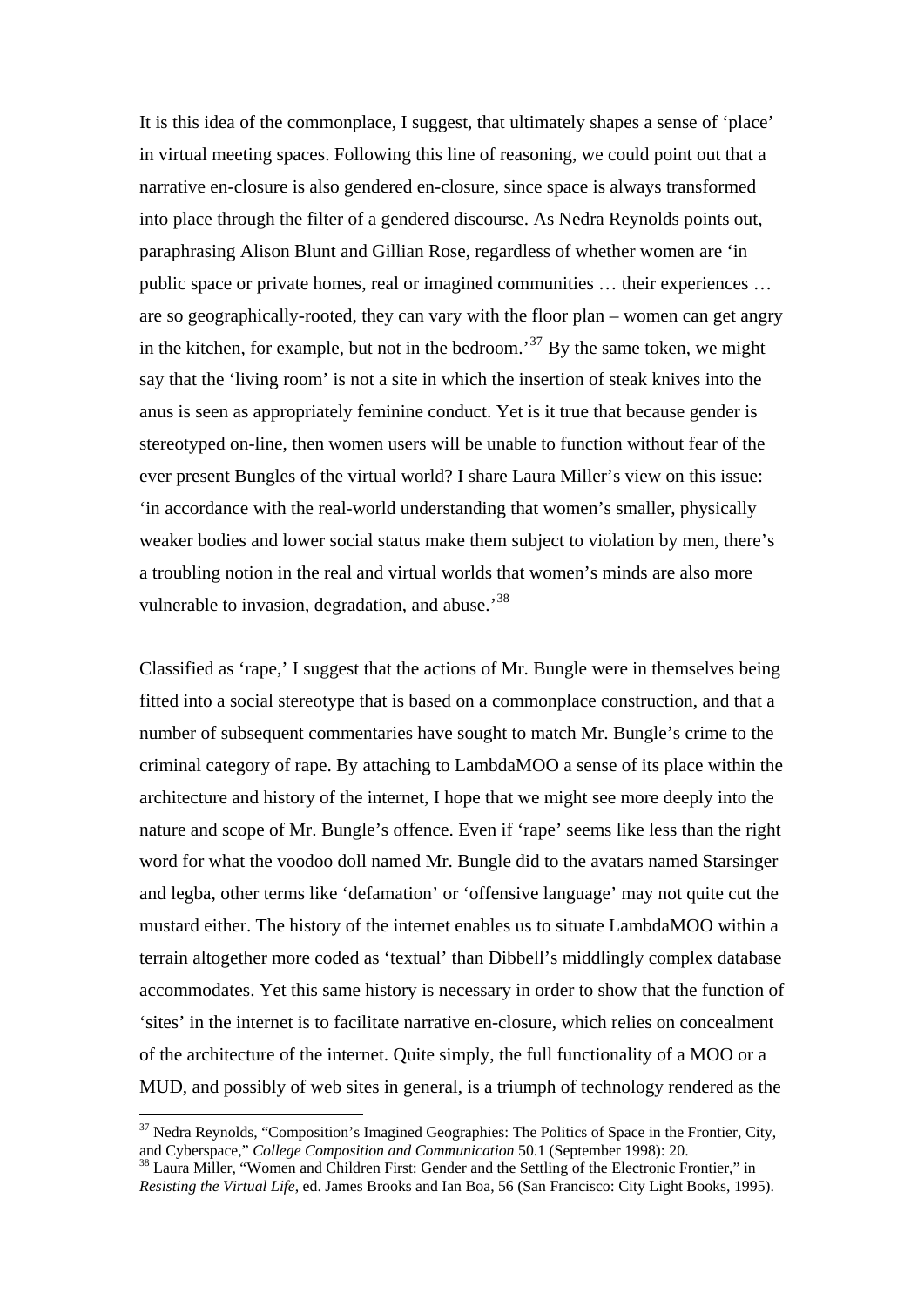illusion of the triumph of narrative and text over technology: the only apparent rise of Xanadu from the open architecture of ARPANET.

I suggest, then, that when the voodoo doll was unleashed on LambdaMOO one March night in 1993, it destroyed the narrative en-closure that the 'living room' provided for its users, exposing the shallow façade of subprogram #17 to its users. This was, in a sense, the act of the degenerate in reverse: rather than exposing himself to the eye of the unwitting beholder, Mr. Bungle exposed each user to her self. What I mean is that in addition to the obvious offence of a breach of 'civility' Mr. Bungle inadvertently exposed the fragility of the self as a narrative construct before the vast architecture of cyberspace. Thus exposed, the users confronted the progeny of Bush's memex, in a moment of revelation that the machinery for the augmentation of human memory also results in a fragmentation of the human self, an inevitable split of the user from the avatar. This split is held in abeyance by the narrativity of cyberspace, through which a sense of meeting-in-place takes form, until of course the voodoo doll appears in the room and shatters the illusion.

# **Bibliography**

Bush, Vannevar. "As We May Think." *Atlantic Monthly* 176 (July 1945): 101-108.

- Dibbell, Julian. "A Rape in Cyberspace: or How an Evil Clown, a Haitian Trickster Spirit, Two Wizards and a Cast of Thousands Turned a Database into a Society." *The Village Voice* 38.51 (21 December 1993): 26-42.
- Flanagan, Mary. "Navigating the Narrative in Space: Gender and Spatiality in Virtual Worlds." *Art Journal* 59.3 (Autumn 2000): 74-85.
- Hauben, Michael, and Rhonda Hauben. *Netizens: On the History and Impact of Usenet and the Internet*. Los Alamitos, California: IEEE Computer Society Press, 1997.
- Licklider, J.C.R. *Libraries of the Future*. Cambridge, Massachusetts: MIT Press, 1965.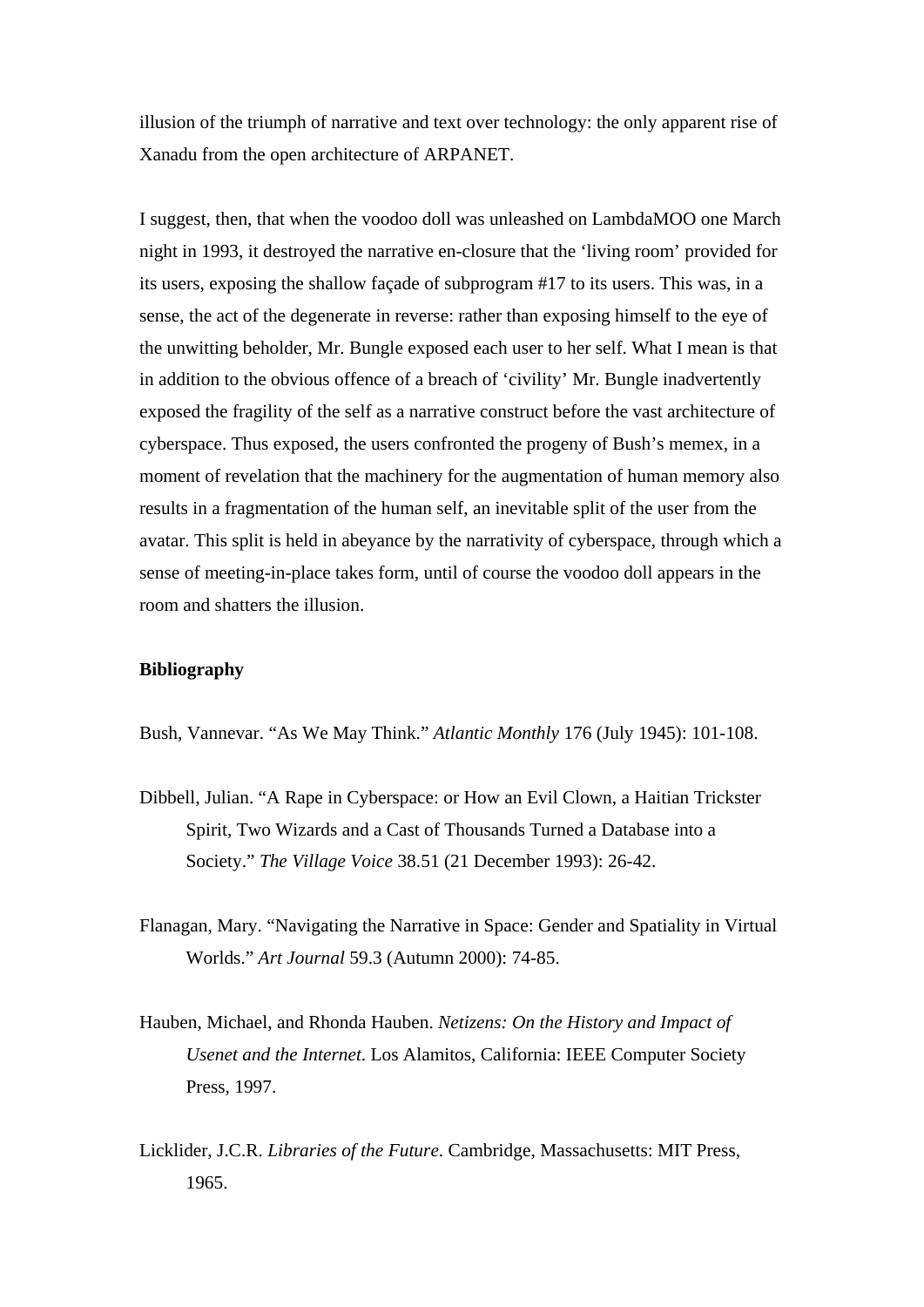- MacKinnon, Catharine. "Rape, Genocide, and Women's Human Rights." *Harvard Women's Law Journal* 17 (1994): 5-16.
- Miller, Laura. "Women and Children First: Gender and the Settling of the Electronic Frontier." In *Resisting the Virtual Life*, edited by James Brooks and Ian Boa, 49-58. San Francisco: City Light Books, 1995.
- Minoli, Daniel, and Andrew Schmidt. *Internet Architectures*. New York: John Wiley & Sons, 1999.
- Moschovitis, Christos J. P., Hilary Poole, Tami Schuyler, and Theresa M. Senft. *History of the Internet: A Chronology, 1843 to the Present*. Santa Barbara: ABC-Clio Inc., 1999.
- Nakamura, Lisa. "Race In/For Cyberspace: Identity Tourism and Racial Passing on the Internet," *Works and Days* 25/26 (1995): 181-193.
- Nelson, Theodor. *Literary Machines*. Sausalito, California: Mindful Press, 1992.
- Punday, Daniel. "The Narrative Construction of Cyberspace: Reading Neuromancer, Reading Cyberspace Debates," *College English* 63.2 (November 2000): 194- 213.
- Reynolds, Nedra. "Composition's Imagined Geographies: The Politics of Space in the Frontier, City, and Cyberspace," *College Composition and Communication* 50.1 (September 1998): 12-35.
- Rheingold, Howard. *The Virtual Community: Homesteading on the Electronic Frontier*. Reading, Massachusetts: Addison-Wesley, 1993.
- Rosenzweig, Roy. "Wizards, Bureaucrats, Warriors, and Hackers: Writing the History of the Internet." *The American Historical Review* 103.5 (December 1998): 1530-1552.